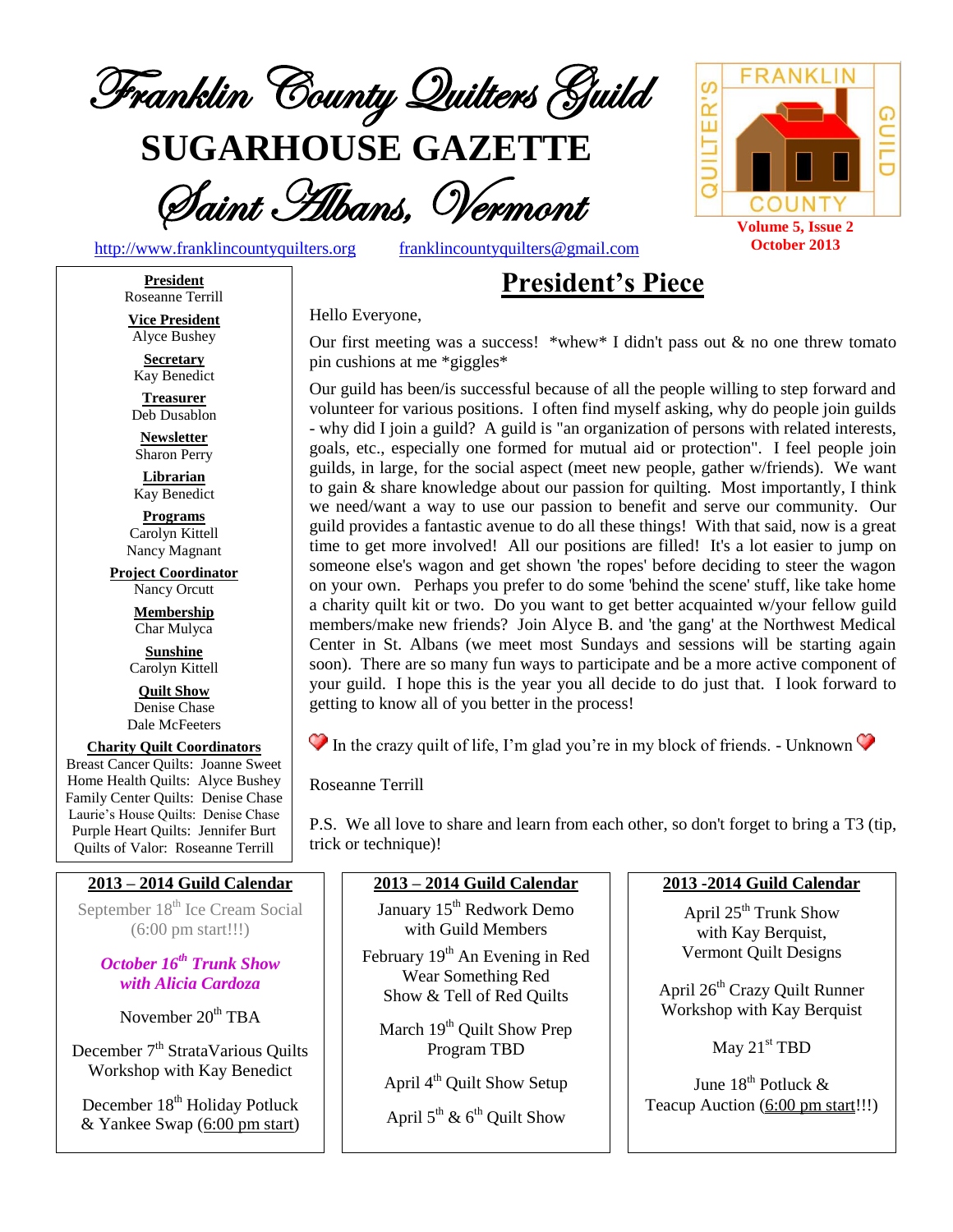#### **WELL DESERVED THANK YOUS!!!**

Many thanks go out to/for:

- Pam Salazar for the wonderful slide show we watched while enjoying our ice cream!
- The Catherine Jette Quilter's Estate Sale did very well, raising over \$1,000. Babette said that Andrew, Kat's husband, was excited that most of the stuff went and couldn't thank us enough for helping him out.
- Carolyn Kittell & Nancy Magnant did a great job lining up trunk shows, workshops and games this is definitely going to be a mega fun year!
- Based on the blocks that were turned in already, the BOM program by Nancy Orcutt and Carol Stanley is already a huge hit!
- Carolyn Kittell for volunteering to head up the new Sunshine Program (suggested by Anne J.). It's sad to say that we, as a guild, have not done a good job of acknowledging major life events, such as birth of a child/grandchild, major illnesses and/or deaths of family members, etc. Many times we don't find out about these situations until well after the fact. The Sunshine Program provides us with an avenue to better acknowledge these major life events. Anyone who has knowledge/information that applies may contact Carolyn or me.
- Kris Bachand for volunteering to head up the UFO Challenge this year! I'll be putting my UFO list together... wonder if the 1/2 dozen quilts that have been waiting for bindings count as UFOs? How about the quilt tops that are done that need quilting & binding…do those count?
- Denise Chase & Bonnie Evans, Char & Christy Mulyca, and Susan Stewart for volunteering to fill the 2015 Raffle Quilt, Charity Quilt & New Year's Baby Quilts positions.

### **OCTOBER SPEAKER FROM NEIGHBORING GUILD**

Alicia Cardoza will be the guest speaker for October. She is a member of the Champlain Valley Quilters Guild of VT. Alicia will be discussing techniques and designs developed by Sue Pelland. You can view those techniques and designs at this link: http://suepellanddesigns.com/

#### *October is Breast Cancer Awareness Month… Have you had your mammogram yet???*



#### *A Family*

*A family is like a patchwork quilt With kindness gently sewn Each piece an original With beauty all its own With threads of warmth and happiness Its lightly stitched together To last in love throughout the years A family is forever.* Author Unknown

#### *Quilter's Poem*

*Love is a quilt - a quilt is love . . . Both love and a quilt should be: Soft enough to comfort you, Bright enough to cheer you, Generous enough to enfold you, Light enough to let you move freely, Strong enough to withstand adversity, Durable enough to last a lifetime, And given gladly, from the heart.* Author unknown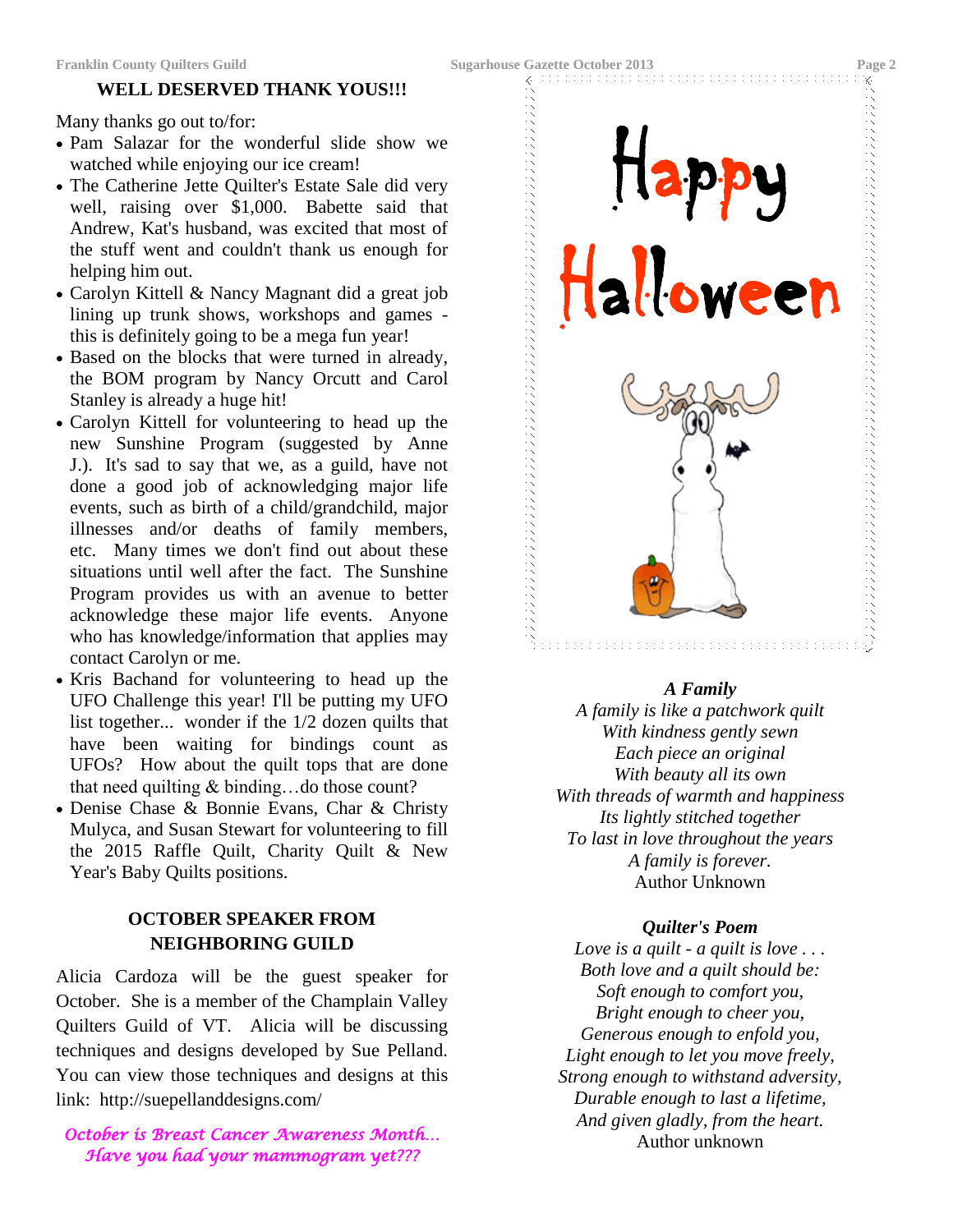### **FRANKLIN COUNTY QUILTERS GUILD** Minutes of September 18, 2013

Present: Total attended 55, including two guests Roberta Schmidlen and Pam Haas, and three new members, Pat Bird, Donna Blouin, and Cleone Pigeon.

Meeting called to order at 6:00 p.m. by Roseanne Terrill, President, followed by an Ice Cream Social, a slide show by Pam Salazar of an outdoor quilt show in Montana, and a scavenger hunt mixer. Members also shopped the Catherine Jette "quilter's estate sale" set up by Babette Coons.

Secretary's Report for June meeting: Motion to accept by Shirley Babcock; seconded by Nancy Orcutt. Motion carried.

Secretary's Report for August Executive Board Meeting: Motion to accept by Sharon Perry; seconded by Ann Jacobs. Motion carried.

Treasurer's Report for September: Motion to accept by Diane Forey; seconded by Sharon Perry. Motion carried.

### **Old Business**

- 2014 Raffle Quilt: The quilt has been completed, and Denise Chase showed it to the group.
- 2014 Charity Quilt: Two designs were shown by Joanne Sweet and Ann Jacobs, and members voted for their favorite. The finished quilt will be displayed at our quilt show in April, and then given to the Montgomery Historical Society in May 2014 for fundraising.

### **New Business**

- 2015 Raffle Quilt: Denise Chase and Bonnie Evans volunteered to make the quilt.
- 2015 Charity Quilt: Char Mulyca and Christy Mulyca volunteered to make the quilt.
- Susan Stewart volunteered to make the 2015 New Year's Baby Quilts. She has already made the quilts for 2014.
- Ann Jacobs suggested that we have a "Sunshine Person" to make contact with guild members or their family members for significant life events. Carolyn Kittell volunteered.
- Roseanne read a thank-you note from Ann Jacobs for the signature blocks made by guild members and given to her at her last meeting as guild President.

### **Programs**

- Carolyn Kittell previewed this year's schedule of programs.

- Members should note the change of date for the meeting in November. Meeting with guest meeting in November. speaker, Linda Pearl of The Patchwork Pearl, will be on Friday, November 15<sup>th</sup>. She will lead a workshop using fusible applique technique for a maximum of 20 participants on Saturday, November  $16^{\text{th}}$ .
- Members should note the change of date for the meeting in April. Meeting with guest speaker, Kay Berquist of Vermont Quilt Designs, will be on Friday, April. 25<sup>th</sup>. She will lead a Crazy Quilt Runner workshop on Saturday, April 26<sup>th</sup>.

**Newsletter:** Sharon Perry reminded members she is **not** emailing notifications each month when the newsletter is available for viewing on the FCQG website. Christy Mulyca will put an announcement on the FCQG facebook page.

### **Quilt Show**

- Denise Chase and Dale McFeeters will be having a committee meeting soon.
- Kay Benedict distributed Quilt Registration Forms and reviewed guidelines.

### **Block of the Month**

- A few blocks were submitted at this meeting, so these will be added to the ones that are brought to the October meeting. They should be made in a fall color and cream with black in the center.
- Instructions from Quilter's Cache were distributed, and the link is available in the September newsletter.

**Charity Quilts:** Kits have been assembled and are available for Home Health, Laurie's House, and Breast Cancer Quilts.

**UFO Challenge:** Kris Bachand volunteered to head this up for the year.

**T3 (Tips, Tricks and Techniques):** Postponed until next month.

**Library:** Kay Benedict showed three new books in the FCQG library collection. She also showed sample blocks from two of them.

### **Monthly Drawings**

- Door Prize: Pam Salazar
- Charity Quilts: Shirley Babcock

### **Show and Tell**

Next Meeting: Wednesday, October 16<sup>th</sup>, 2013 at 7 pm. Program: Sue Pelland Designs and small trunk show by Alicia Cardoza of Champlain Valley Quilt Guild.

Meeting adjourned at 8:05 p.m. Minutes submitted by Kay Benedict, Secretary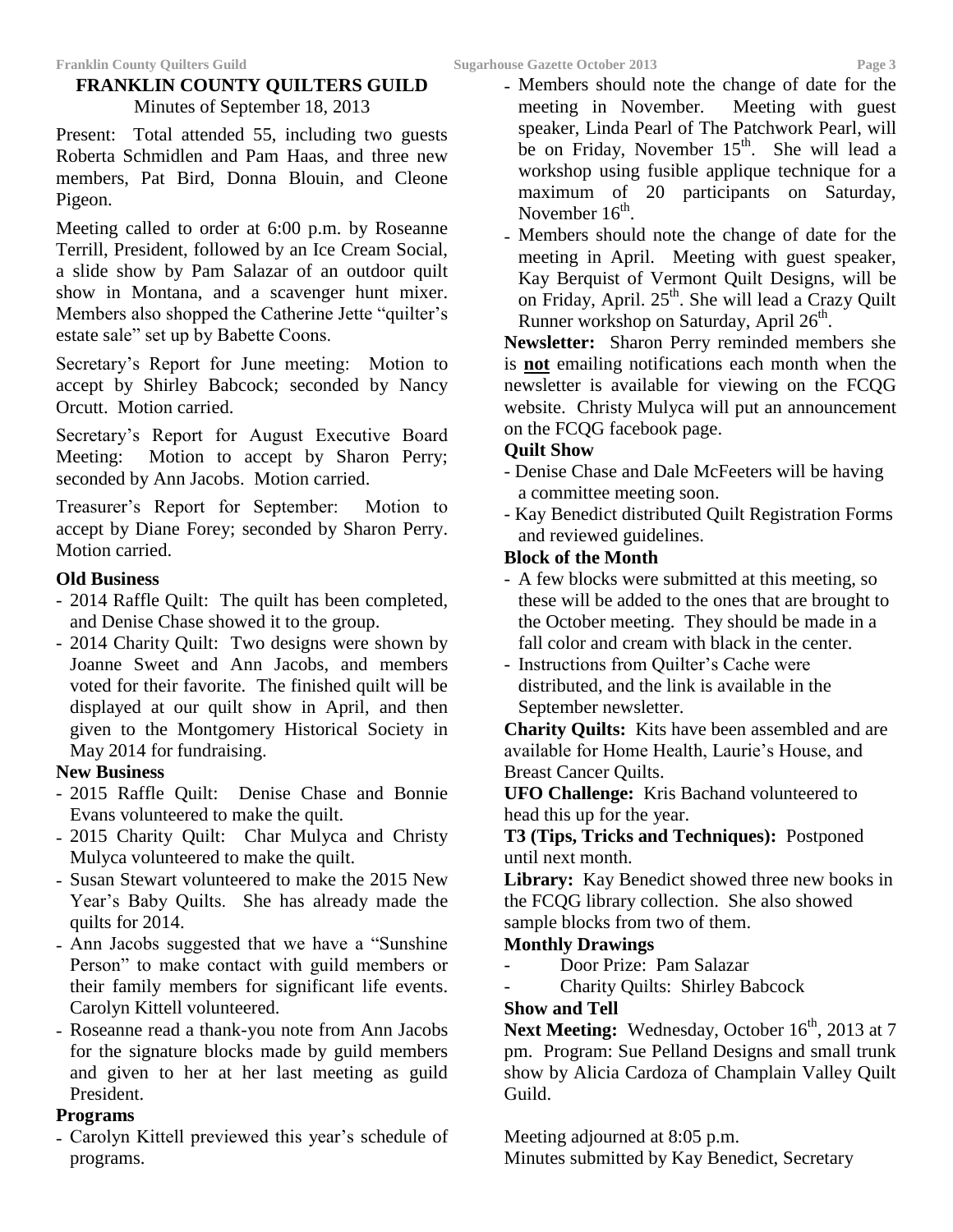### **TREASURER'S REPORT FOR OCTOBER 2013**

## **FRANKLIN COUNTY QUILTER'S GUILD Treasurer's Report -- October 16, 2013**

| <b>Opening Balance</b>                                                                      |                              |                                  | \$4,889.67       |
|---------------------------------------------------------------------------------------------|------------------------------|----------------------------------|------------------|
| <b>Funds collected</b><br>Membership<br>Covered Bridge patterns<br>VQF covered bridge sales |                              | \$825.00<br>\$180.00<br>\$105.00 |                  |
|                                                                                             | <b>Funds Collected Total</b> | \$1,110.00                       |                  |
|                                                                                             |                              |                                  | Total \$5,999.67 |
| Funds paid out                                                                              |                              |                                  |                  |
| Church of the Rock, Oct rent                                                                |                              | \$35.00                          |                  |
| Gerald Perry, Room set-up for Oct                                                           |                              | \$25.00                          |                  |
| Nancy Orcutt, 3-mos BOM copies                                                              |                              | \$1.33                           |                  |
| Bev Cook, 2014 Raffle Quilt quilting                                                        |                              | \$118.00                         |                  |
| Alyce Bushey, Ice cream social & Home Health fabric                                         |                              | \$91.40                          |                  |
| Kay Benedict, QS registration copies/supplies                                               |                              | \$30.73                          |                  |
| Carolyn Kittell, Joann's & copies                                                           |                              | \$29.97                          |                  |
|                                                                                             | <b>Funds Paid Out Total</b>  | \$331.43                         |                  |

**Grand Total** \$5,668.24

2013 YTD Collections: \$8299.13

Respectfully submitted, Deborah L. Dusablon, Treasurer 10/16/13

### **QUILT TIPS**

- To make a handy applique board, use a polyurethane cutting board and hot glue a piece of sandpaper all around, cut it to fit…it even has a handle for hanging or carrying...it works great!

- Check out any local scrapbooking shop for interesting shapes that would be great for quilting.

- Save  $6\frac{1}{2}$ " squares of fabric from all the clothes you make for your children. By the time they're adults, you should have enough for a memory quilt for them.

- Use fleece as the batting and backing for kids quilts. It saves time and money and makes for a real cuddly blanket.

*Deadline for articles for the next newsletter:*

**Wednesday, October 30th, 2013**

Please email articles to Sharon Perry, *vtquilter@gmail.com*, or mail to PO Box 517, Montgomery Center VT 05471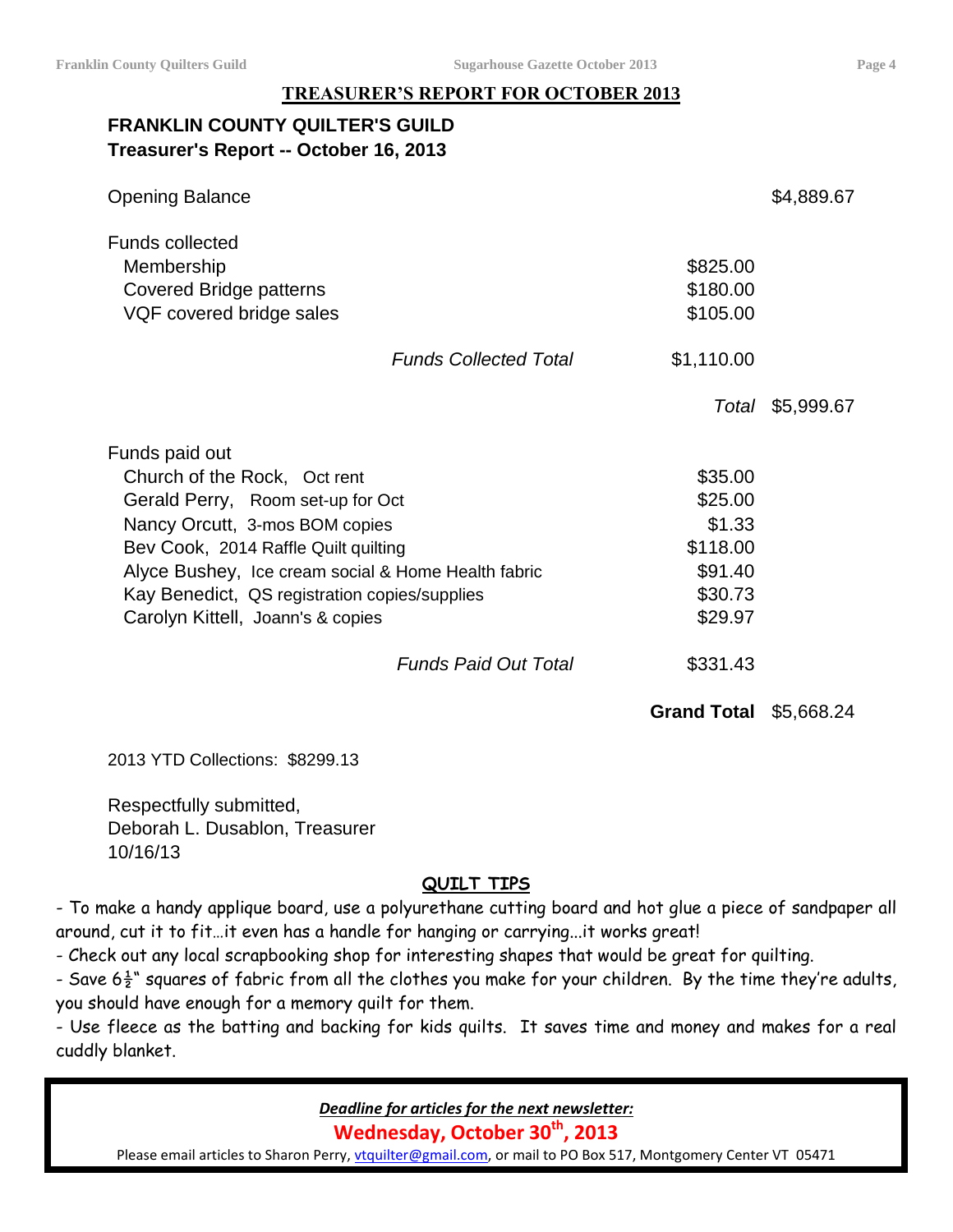### **CHANGE OF PLANS FOR NOVEMBER GUILD MEETING**

Guild plans for the month of **November** have changed! The **meeting will be** held on the normal 3rd Wednesday of the month, **November 20th @ 7pm, doors open @ 6pm.** Please be sure to update your calendars! Despite Carolyn's best efforts, the initial plans for a Linda Pearl trunk show & workshop fell through, BUT Carolyn did not give up and came up w/a wonderfully fun alternative! This is a fantastic opportunity for guild members to gather, learn, sew and get to know each other better.

#### **MINI-RETREAT/WORKSHOP IN DECEMBER**

On **Dec 7th, 9:30am - 3:00pm, at The Church of the Rock,** a very special "mini-retreat" will be hosted by our very own Kay Benedict! Kay will teach a class from the new book "StrataVarious Quilts" by Barbara Persing & Mary Hoover. The class will be on blocks from the quilt Hop City and will focus on using scrappy batiks (or whatever fabric you choose). **Lunch will be pot luck. Cost: FREE**

Both Carolyn and Kay will be at the church all day. If you prefer, you are not limited to what the class has to offer. You may just bring a project of your choice & work on that instead - come share in the camaraderie of your fellow guild members!

What to bring:

- Sewing machine & any sewing tool/notion you need to sew
- Scrappy fabrics, preferably but not limited to batiks (bring extra to swap & share) or whatever project you choose to work on
- Extension cords
- Iron/ironing mats (due to electrical limitations, we'll only be able to set up a couple of ironing stations. We will have to share) :
- Dish for the potluck lunch

This mini-retreat/class is FREE! However, attendance is **limited to 25** and will be first come, first serve. This is a fantastic opportunity for seasoned members and new members to gather, learn, sew and just have fun. You must **register NLT Wednesday, October 16th.** Carolyn Kittell will have a signup sheet available on October 16th or you may email her at [ckittell@franklinvt.net](mailto:ckittell@franklinvt.net)

#### **MORE QUILT TIPS**

- If you save all your scrap fabrics, cut them into small squares or strips before putting them away. They'll be ready when you want to make a scrap quilt.

- Applying spray starch to fabric before cutting on the bias. The starch will help keep fabric from stretching and distorting.

- Whenever you cut a new piece of fabric, cut one additional strip 2" or  $2\frac{1}{2}$ " wide. Store the strips together for strip piecing projects. If you start now, you'll have enough for the December workshop.

- If you have access to a photocopy machine, you have the perfect "value" finder. Just slip a piece of fabric, or several pieces onto the glass, close the cover, and make a black and white copy. You'll have instant values without the distraction of color!

- Keep a bamboo skewer handy near your sewing machine. It makes a great stiletto for holding the fabric as it gets near the needle and saving your fingers.

- Turn your ironing board in the opposite direction from normal use. Place the iron on the narrow end which will leave more wide space for fabrics and patchwork pressing.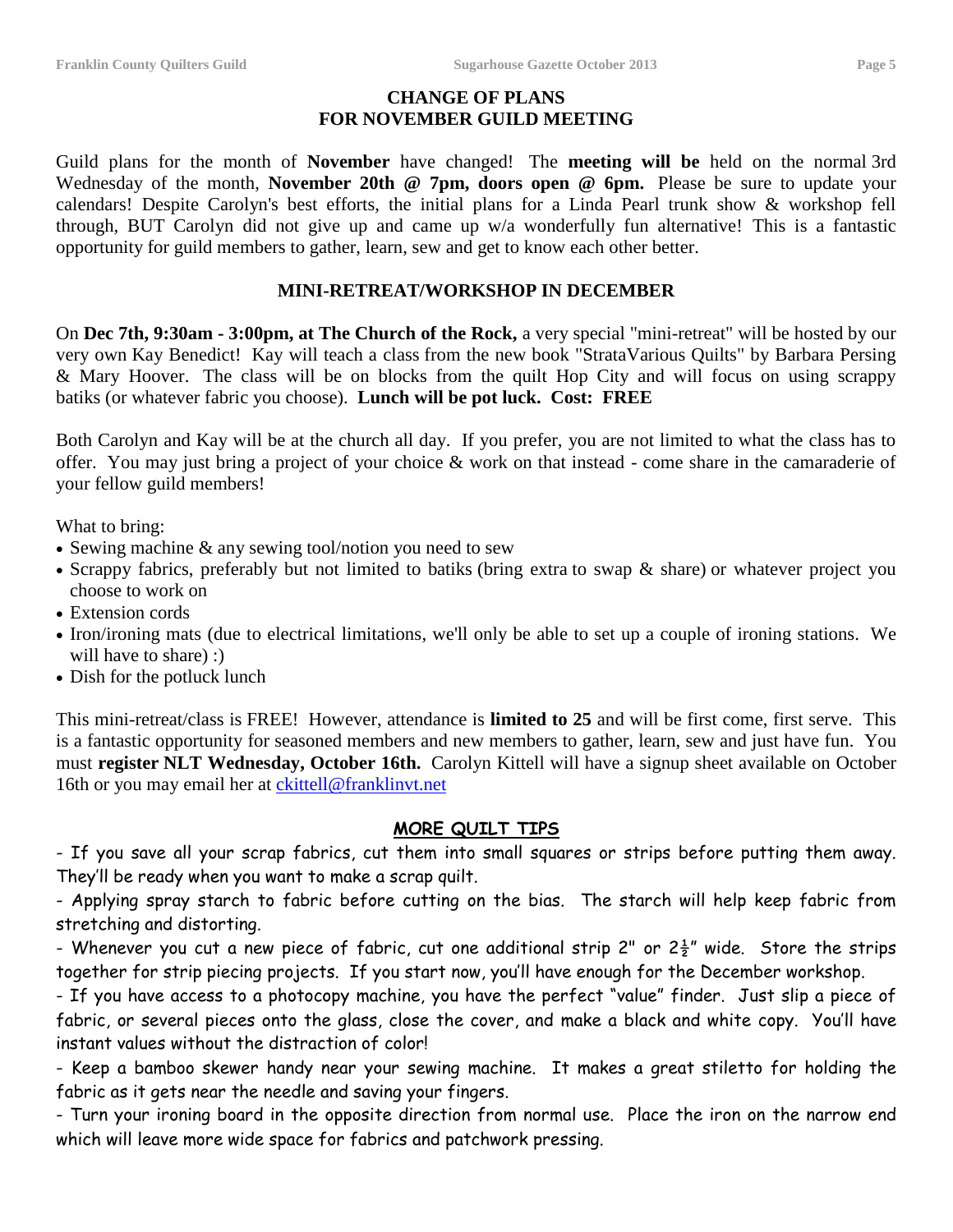### **NEWSLETTER EDITOR GETS A LITTLE AHEAD… ON THE BLOCK OF THE MONTH (BOM)**

Apologies to all the guild members…this newsletter editor tried to get the BOM started a month early. As a result, the same BOM from last month appears again for this month with a few more guidelines.

For the 1<sup>st</sup> BOM this year, Nancy has chosen a block found on [www.quilterscache.com](http://www.quilterscache.com/) called *Squares within Squares 2*. Nancy has indicated all the BOMs this year will be drawn from the Quilt Blocks Galore section of the Quilter's Cache. She has also indicated the theme for the entire year will be scrappy. In this month's block, Color 1 in the instructions should be a fall color; Color 2 should be black; and Color 3 should be cream or offwhite…*make it scrappy!*

Here's the link: <http://www.quilterscache.com/S/SquareswithinSquares2Block.html>

Don't forget to continue to Page 2 of the instructions; the link to Page 2 is at the end of the third paragraph.

# RECIPE CORNER: Ricotta Cheesecake

16 oz. cream cheese, softened 16 oz. ricotta cheese, drained 1 ½ cups of sugar 3 tablespoons flour 3 tablespoons corn starch 1 tablespoons vanilla 2 tablespoons lemon juice 1 pint sour cream 4 eggs 1 stick (½ cup) melted butter

Combine all ingredients together. Bake in a greased and floured spring-form pan at 325 degrees for 1 hour. Turn oven off and let cake sit for 3 hours. Remove pan from oven and refrigerate. Great served with fresh fruit or fruit syrup.

# RECIPE CORNER: Artichoke And Curried Egg Dip

- 6 eggs, hard-boiled
- 1 16-oz. can artichoke hearts
- 1/4 cup mayonnaise
- 1/2 cup sour cream
- Salt and pepper to taste
- Curry powder to taste

Peel and chop the eggs. Drain and chop artichoke hearts. Combine eggs and artichokes into a very coarse spread. Add mayonnaise, sour cream, salt, pepper, and curry powder, and mix together. Serve with crackers.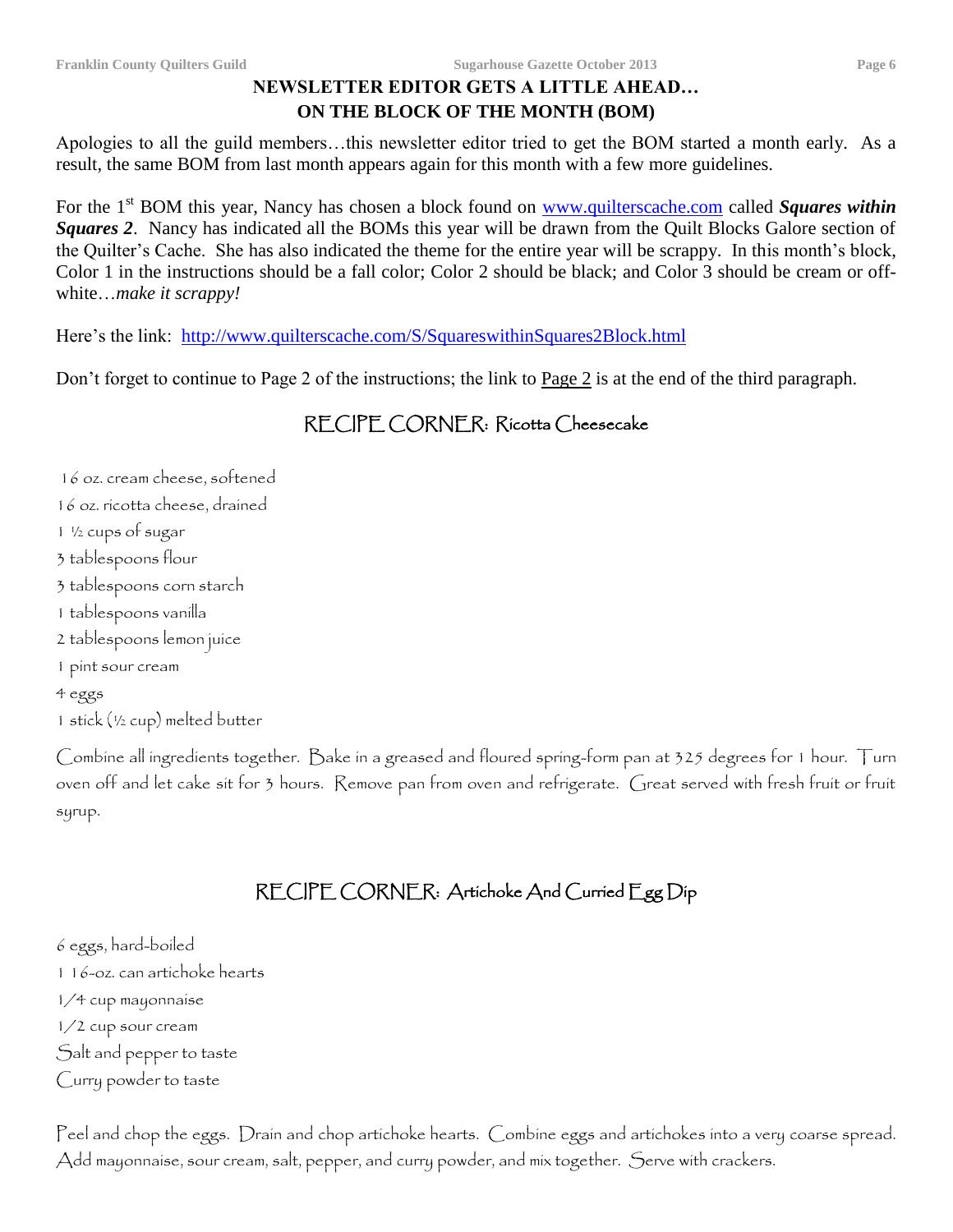#### **ON THE WEB…PATTERNS FOR OCTOBER**

**PUMPKIN TABLE RUNNER: <http://www.greenfairyquiltsblog.com/2009/10/show-and-tell-pumpkin-table-runner.html> SIMPLY SPOOKY[:http://www.redroosterfabrics.com/stuff/contentmgr/files/0/a898f2c1b6b3b27a854783d857992e91/pattern/spookycorr.pdf](http://www.redroosterfabrics.com/stuff/contentmgr/files/0/a898f2c1b6b3b27a854783d857992e91/pattern/spookycorr.pdf) PUMPKIN PATCHES:<http://www.andoverfabrics.com/Quilts/Pumpkin%20Patch%20Plaids.pdf> HARVEST HOME: <http://www.fatquartershop.com/Free-Quilt-Patterns/files/HHPDF.pdf> SPOOKTACULAR: [http://www.pbtex.com/BCRE\\_pattern-CS.pdf](http://www.pbtex.com/BCRE_pattern-CS.pdf) GHOULIES AND GHOSTIES: <http://www.mccallsquilting.com/patterns/details.html?idx=12759>**

> **FEATURED ONLINE TUTORIAL: THE SNOWBALL 4-PATCH QUILT From Missouri Star Quilt Company [http://www.youtube.com/watch?v=rGsF1notX2A&feature=c4-](http://www.youtube.com/watch?v=rGsF1notX2A&feature=c4-overview&list=UUWnhR7raxVFDHmDXqCIzuAw)**

**[overview&list=UUWnhR7raxVFDHmDXqCIzuAw](http://www.youtube.com/watch?v=rGsF1notX2A&feature=c4-overview&list=UUWnhR7raxVFDHmDXqCIzuAw)**



#### **MEMBERSHIP DUES STILL PAYABLE AT NEXT GUILD MEETING**

If you missed the September meeting or forgot to bring payment for your dues, it's not too late. Char Mulyca, FCQG's Membership Chair, will be collecting dues once again at the October meeting. As noted last month, dues are still \$15 for the year. If you prefer, you can mail the completed membership form below, along with a check for \$15 payable to FCQG, to Char Mulyca, 1382 Pleasant View Road, Richford, VT 05476. If you have any questions for Char email her at [ctcquilts@yahoo.com](mailto:ctcquilts@yahoo.com) or call her at 848-9072.

2 - 2 - 2 - 2 - 2 - 2 - 2 - 2 - 2 - Cut along dotted line: 2 - 2 - 2 - 2 - 2 - 2 - 2 - 2 - 2

---------------------------------------------------------------------------------------------------------------------------------------------------



*WELCOME TO THE FRANKLIN COUNTY QUILTERS GUILD*

**Registration Form**

| Name: |  |  |
|-------|--|--|
|       |  |  |
| - -   |  |  |

*Address:* 

*Telephone number:* 

*Email Address:* 

| Please mark:    | New Member |      | or | Renewal $\Box$   |  |
|-----------------|------------|------|----|------------------|--|
| Birthday: Month |            | Date |    | ONL <sub>Y</sub> |  |